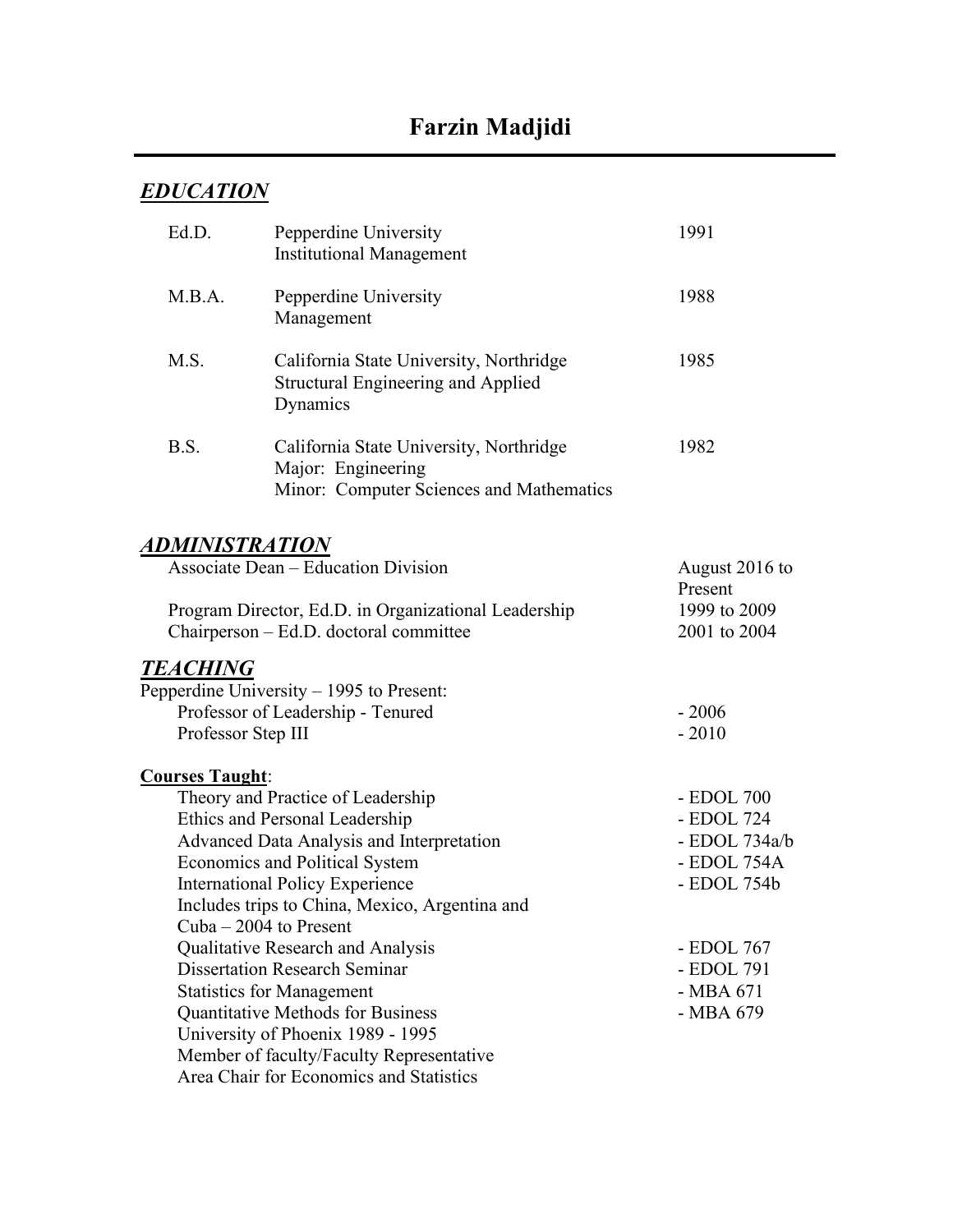# *BUSINESS AND PROFESSIONAL EXPERIENCE*

### **September 2011 to March 2018**

Co-Founder – Kreation Juicery - Expanded a single location Café/Juice bar into a chain of 15 locations with annual revenues exceeding \$25 million.

### **January 1998 to Present**

Organizational Consultant – Executive Coach Clients Included: AT&T, Kaiser Permanente, Federal Express, Hyundai USA, Inc., Universal Music Group, Child360/LAUP, British Petroleum, among others.

### **July 1989 to November 1996**

Matrix Capital Assoc. Inc. - Senior Research Analyst/Member of the Board of Directors Responsible for developing stock market research and economic forecasting computer models, as well as educational materials and documentation for the models. Directed technical analysis and economic research.

### **August 1984 to February 1997**

Served in a variety of capacities including:

**Program Development Manager/Consultant** - City of Los Angeles, Bureau of Engineering Led a team of consultants including Deloitte, Optimization Inc., and Vanir Construction Management Inc. tasked to develop and implement a reorganization plan and install state of the art program management systems and techniques at the Bureau of Engineering. The project included organizational design, system development, and providing over 40,000 hours of training to the Bureau's 1,100 staff.

### **Program Manager - Bond Acceleration Program,** City of Los Angeles, Bureau of Engineering

Participated in the management team for the Mayor's economic recovery effort with the Bureau of Engineering and other City Departments to ensure accelerated seismic retrofit of municipal facilities funded by \$2 billion of Seismic Retrofit Bonds.

Various Engineering and Administrative positions with the Bureau of Engineering.

### **Transportation Systems Engineer – California Department of Transportation. 1983 to 1984**

Responsible for live electronic monitoring of freeway traffic at the Traffic Operation Center in Los Angeles, including development, testing, and implementation of accident detection algorithm. As a member of the Major Incident Response Team, coordinated efforts with California Highway Patrol and Paramedics in management of major accidents on Los Angeles freeways. Participated in the traffic planning and management team for the 1984 Summer Olympics.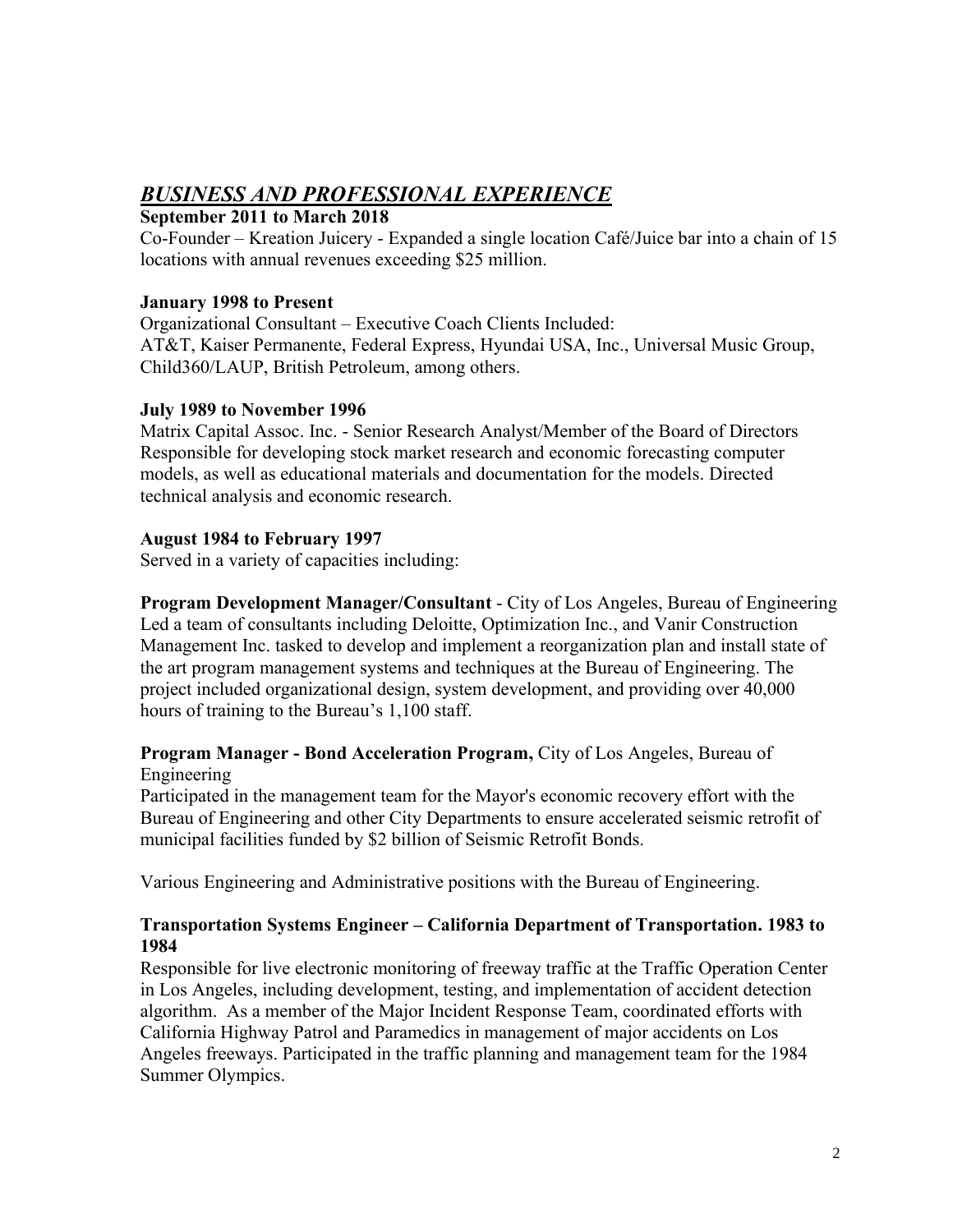### *SCHOLARLY ACTIVITIES (limited to peer-reviewed)*

### *Peer-reviewed scholarly journals*

Hamane, A., & Madjidi, F., Perks of Being a Wallflower in an Online Course: Engaged Without Engaging in Discussion Forums. The Online Journal of Distance Education, Vol. 3, Issue 2, April 2015.

Fraizer, L. & Madjidi, F., Role of Technology in Social Entrepreneurship: Implications of Change Making for the Future ICT Workforce. The Association for Computing Machinery's (ACM) Research in IT Journal, Vol. 8, Issue 2., July 2011.

Hyatt, L., Schmieder-Ramirez, J., & Madjidi, F. Sustainable Leader; Responsible Action: A Call for Courage During a Crisis of Confidence. Advanced Management Journal, Vol. 75, Issue 1, Winter 2010.

Madjidi, F., Hyatt, L., & Schmieder-Ramirez, J. Measuring National Excellence in Higher Education Do We Measure What Matters? Scholar and Educator, Vol. XXX, 2008.

Madjidi, F., Hyatt, L., & Schmieder-Ramirez, J. Measuring National Excellence in Higher Education Do We Measure What Matters? Scholar and Educator, Vol. XXX, 2008.

Green, J. C. & Madjidi, F. Strategy Formulation, and Implementation: The Use of External Interventions in a Computer-Based Simulation to Provide Experiential Learning. Scholar and Educator, Vol. XXVII, Issue 1, 2006.

Tamayose, T, Madjidi, F., Schmieder-Ramirez, J., & Rice, G.T., Important Factors When Choosing a Career in Public Health. California Journal of Health Promotion, Vol. 2, Issue 1, pp. 65-73, 2004.

Madjidi, F., Schmieder-Ramirez, J., & Leigh, D., Design and Implementation of a Culture of Assessment Model in a Doctoral Program. Scholar and Educator, Vol. XXIV: Issue 2, 2002.

Madjidi, F, Green, J.C., & Hughes, H.W., Does Tension Between the Board of Directors of a Nonprofit Organization and the Chief Professional Officer Make a Difference in Organizational Performance? Scholar and Educator, Vol. XXII: Number 1-2, September 2001

Green, J.C., Madjidi, F., Dudley, T. & Gehlen, F., Board and Organizational Performance of a National Nonprofit Organization's Local Units. Nonprofit Management & Leadership, Vol. 11, Issue 4, June 2001.

Green, J.C., & Madjidi, F. Do Nonprofit Boards Make a Difference? Journal of Applied Management and Entrepreneurship, Vol. 1, ISSN 1077-1158, April 2001.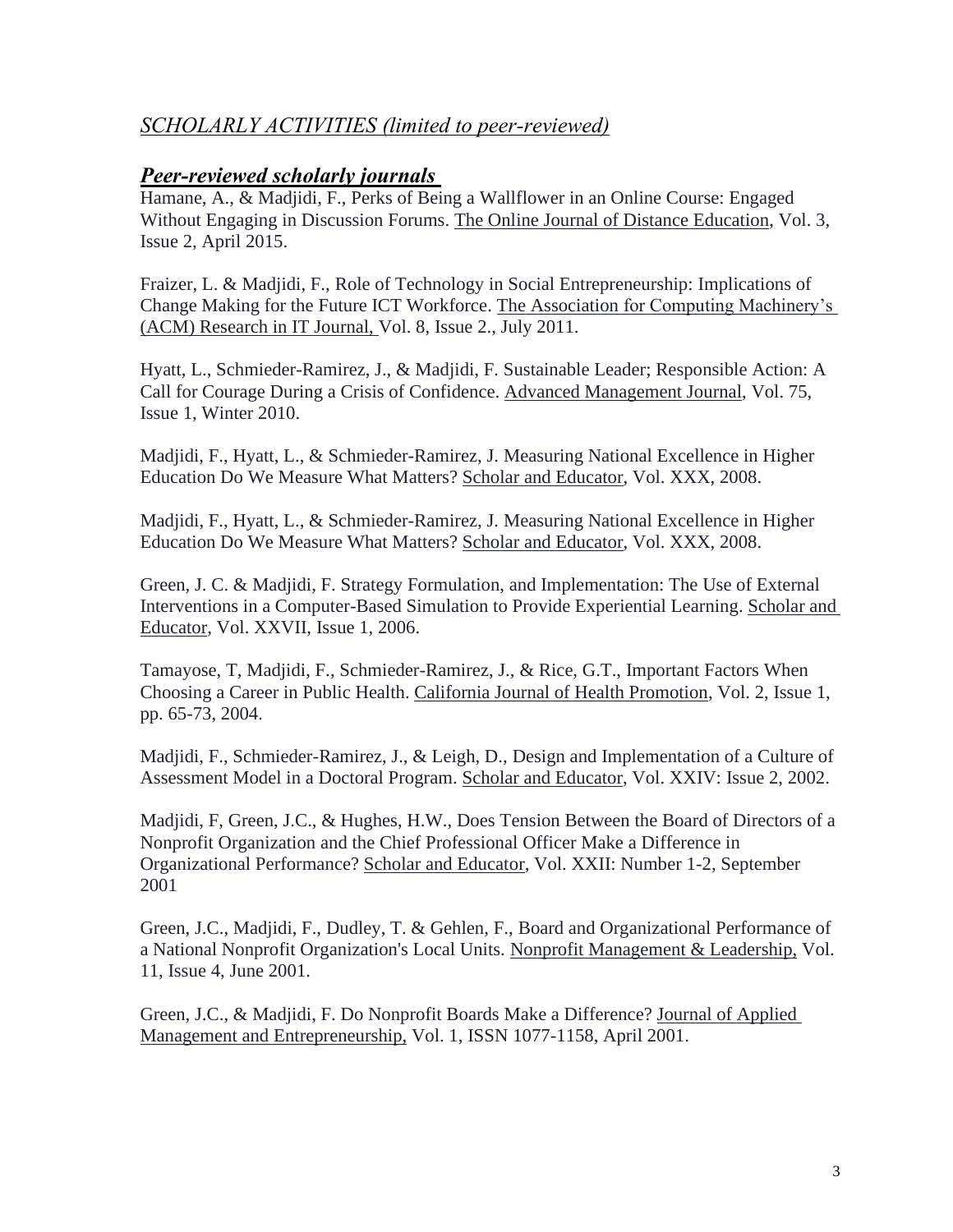Kuprenas, J., Madjidi, F., & Smith, B., Implementation of Project Management Concepts in a Public Sector Engineering Organization: A Project Management Training Program. ASCE Journal of Engineering Management, Vol. 15, Issue 3, 1999.

Kuprenas, J., Madjidi, F., & Alexander, S., A Project Management Training Program. ASCE Journal of Engineering Management, Vol. 15, Issue 6, 1999.

Kuprenas, J., Kendall, R., & Madjidi, F., A Quality Management Case Study: Defects in Spacecraft Electronic Components. PMI Project Management Journal, Volume 30, Issue 2, June 1999.

Green, J.C., Dudley, T. & Madjidi, F., To Join or Not to Join…? Considerations in joining the board of a nonprofit organization. The Graziadio Business Report, Summer 1999.

Madjidi, F., Hughes, H. W., Johnson, R. N., & Cary, Kim., Virtual Learning Environments, ERIC Clearinghouse on Information and Technology, (ED429565), Syracuse University, March 1999.

Hughes, H. W., Johnson, R. N., & Madjidi, F., The Efficacy of Administration Preparation Programs: Private School Administrators Attitudes. Proceedings of the 22nd Annual Society of Educators and Scholars Conference, San Antonio, Texas, March 1999. (Also published by ERIC Clearinghouse on Educational Management - ED429353 - 1999).

Green, J. & Madjidi, F., Sorting It All Out, CEOs and their Boards. The Not-For-Profit CEO, Vol. 7, Issue 1, November 1999.

Madjidi, F., Hughes, H. W., Johnson, R. N., & Cary, Kim., Virtual Learning Environments, ERIC Clearinghouse on Information and Technology, (ED429565), Syracuse University, March 1999.

Kuprenas, J., Madjidi, F., Vidaurrazaga, A., & Lim, C. The Seismic Retrofit Program for the City of Los Angeles Bridges – A Case Study. ASCE Journal of Infrastructure, Vol. 4, Issue 4, December 1998.

Hall, O. P., & Madjidi, F. (1998). Utilization of Artificial Intelligence Technologies in Adult Distance Learning. Journal of Business and Management, Vol.6, Issue 1, Fall 1998.

### *Peer-reviewed conference proceedings*

Jones, K. Williams, H.E., Fraizer, L., & Madjidi, F. (2016). Reflections and perspectives on global learning and leading in China. *Proceedings of the International Organization of Social Sciences and Behavioral Research*, New Orleans, LA: Aug. 3-5.

Adkins-Barlow, V., Fraizer, L., Miramontes, G., & Madjidi, F. (2016). Oh, the Places You'll Go: Community College Stepping-stones to Higher Education and Beyond. *Proceedings of the International Organization of Social Sciences and Behavioral Research,* New Orleans, LA: August 3-5.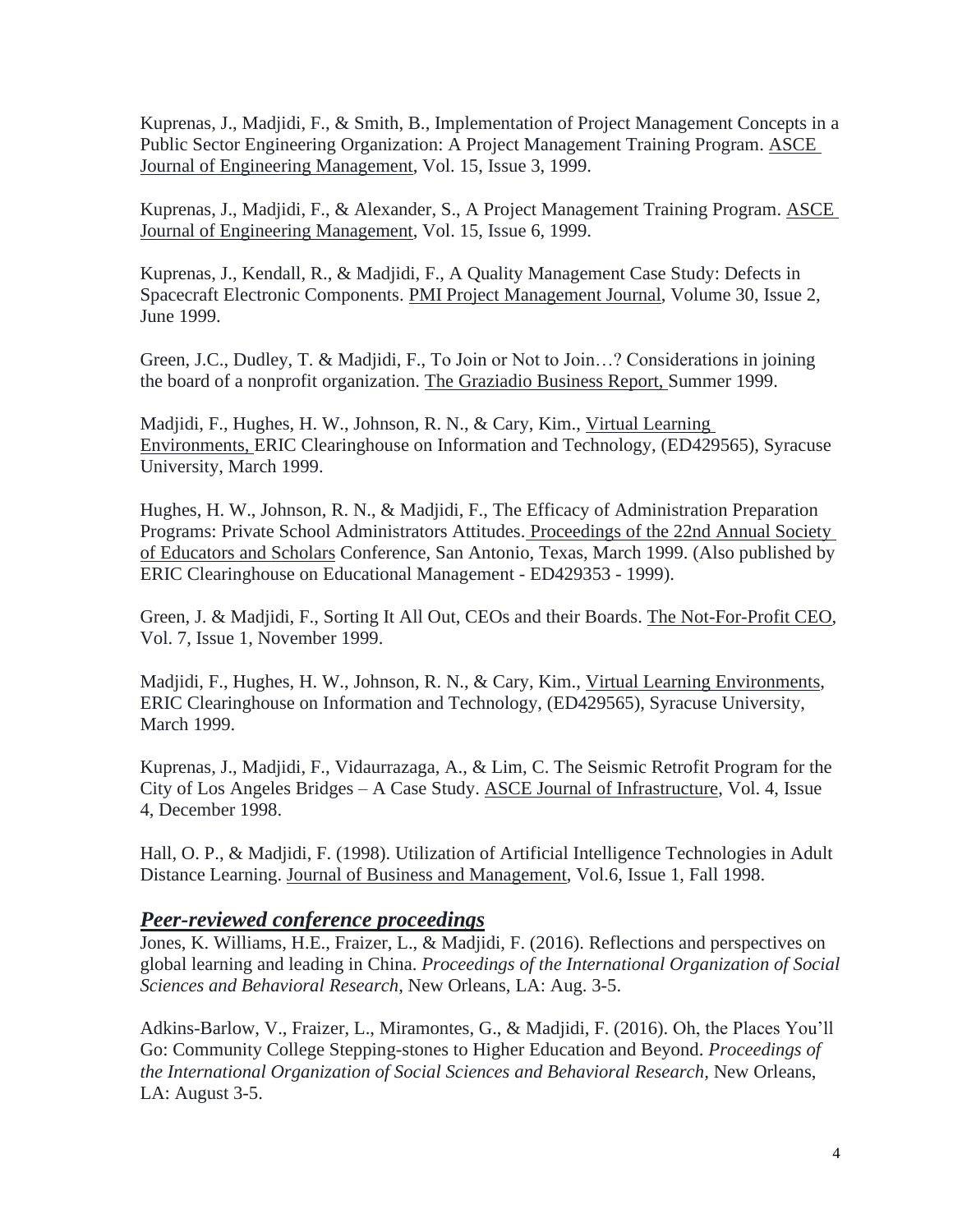Sharififard, S., Williams, H. E., Fraizer, L., & Madjidi, F. (2016). The People's Republic of China: Impressions of Tradition, History, and the Cultural Revolution. *Proceedings of the International Organization of Social Sciences and Behavioral Research,* New Orleans, LA: Aug. 3-5.

#### **Best session in multicultural education award**

Fraizer, L., Madjidi, F., Schmieder-Ramirez, J., & Adkins-Barlow, V. (2016). Global imperatives: An interdisciplinary tech-savvy future talent pipeline with concern for social good. *Proceedings of the International Organization of Social Sciences and Behavioral Research,* New Orleans, LA: Aug. 3-5.

**Best session in international and innovative education award**

Andrews, K., Madjidi, F., Fraizer, L., Miramontes, G. & Schmieder-Ramirez, J. (2016). Advancing Health: Exploring Mobile Health Innovations*. Proceedings of the International Organization of Social Sciences and Behavioral Research,* Atlantic City, NJ: March 9-11.

Im, S., Madjidi, F., Fraizer, L., & Miramontes, G. (2016). Escaping a War-torn Country to Building New Lives: The Cambodian Diaspora Community. *Proceedings of the International Organization of Social Sciences and Behavioral Research*, Atlantic City, NJ: March 9-11.

Dupe, K., Madjidi, F., Fraizer, L., Miramontes, G., & Schmieder-Ramirez, J. (2016). African American College Students and the Need for More Minority Instructors in STEM Fields*. Proceedings of the International Organization of Social Sciences and Behavioral Research*, Atlantic City, NJ: March 9-11.

Higdon, L., Madjidi, F., Fraizer, L., & Miramontes, G. (2016). Exploring Emotional Intelligence and Learning-Centered Techniques for Successful Change. *Proceedings of the International Organization of Social Sciences and Behavioral Research*, Atlantic City, NJ: March 9-11.

van Luinen, E., Williams, H. E., Madjidi, F., Fraizer, L., & Miramontes, G. (2016*).* A Discussion on Redefining Effective Global Leadership*. Proceedings of the International Organization of Social Sciences and Behavioral Research*, Atlantic City, NJ: March 9-11.

Schaefer-Ramirez., Madjidi, F., Fraizer, L., & Miramontes, G. (2016). Promoting a Culture of Safety: Legal Obligations in Higher Education to Mitigate Cyber Bullying. *Proceedings of the International Organization of Social Sciences and Behavioral Research*, Atlantic City, NJ: March 9-11.

Thomas, B., Madjidi, F., Fraizer, L., & Miramontes, G. (2016). Happiness in the Workplace: Introducing the Happiness Advantage. *Proceedings of the International Organization of Social Sciences and Behavioral Research*, Atlantic City, NJ: March 9-11.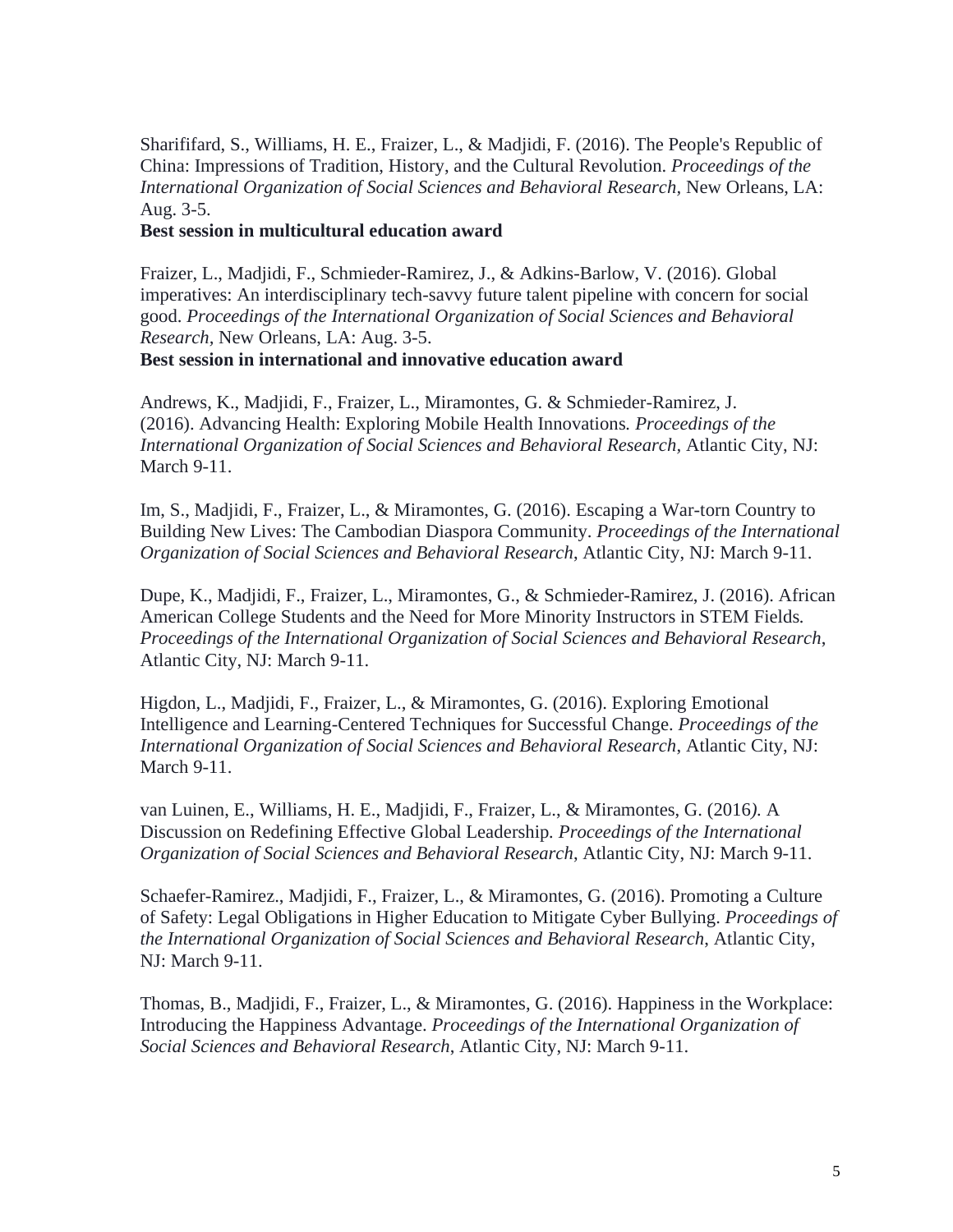Dorsey, C., Madjidi, F., Fraizer, L., & Miramontes, G. (2016). Leadership within Faith-Based Organizations. *Proceedings of the International Organization of Social Sciences and Behavioral Research*, Atlantic City, NJ: March 9-11.

Schuur, R., Madjidi, F., Fraizer, L., & Miramontes, G. (2016). Survival and Growth in a Global Economy: Exploring Innovative Venues. *Proceedings of the International Organization of Social Sciences and Behavioral Research*, Atlantic City, NJ: March 9-11.

Watts, M., Madjidi, F., Fraizer, L., & Miramontes, G. (2016). From the Silent Generation to Generation Y Millennials: Working Side by Side and Generational Workforce Characteristics. *Proceedings of the International Organization of Social Sciences and Behavioral Research*, Atlantic City, NJ: March 9-11.

Bonds, C. Madjidi, F., Fraizer, L., & Miramontes, G. (2016). From Neurons to Human Brain and the Power of Storytelling*. Proceedings of the International Organization of Social Sciences and Behavioral Research*, Atlantic City, NJ: March 9-11.

Moro, J. Madjidi, F., Fraizer, L., & Miramontes, G. (2016). Helping Underserved Schools Close the Education Gap: Exploring Funding Sources. *Proceedings of the International Organization of Social Sciences and Behavioral Research*, Atlantic City, NJ: March 9-11.

Gwin, Z. Madjidi, F., Fraizer, L., & Miramontes, G. (2016). School Safety: Lessening Physical Vulnerabilities and Increasing Well Being. *Proceedings of the International Organization of Social Sciences and Behavioral Research*, Atlantic City, NJ: March 9-11.

Little, E. Madjidi, F., Fraizer, L., & Miramontes, G. (2016). Exploring Kotter's Eight Step Change Model for Mid-Level Roles. *Proceedings of the International Organization of Social Sciences and Behavioral Research*, Atlantic City, NJ: March 9-11.

Higdon, J., Madjidi, F., Fraizer, L., & Miramontes, G. (2016). Exploring Leadership Programs and Related Change Cultures. *Proceedings of the International Organization of Social Sciences and Behavioral Research*, Atlantic City, NJ: March 9-11.

Ehret, M., Madjidi, F., Fraizer, L., & Miramontes, G. (2016). Examining Authenticity, Emotional Control, and Perceptions. *Proceedings of the International Organization of Social Sciences and Behavioral Research*, Atlantic City, NJ: March 9-11.

Fraizer, L. Shah, F., & Madjidi, F. (2015). Exploring Partnership Brokering and Its Potential Social Change. *Proceedings of the International Organization for Social Science and Behavioral Research*, Boca Raton, FL: Nov. 13-14.

Madjidi, F., Fraizer, L., & Miramontes, G. (2015). Psychopathology of Leadership. *Proceedings of the International Organization for Social Science and Behavioral Research*, Boca Raton, FL: Nov. 13-14. **Best Paper Award**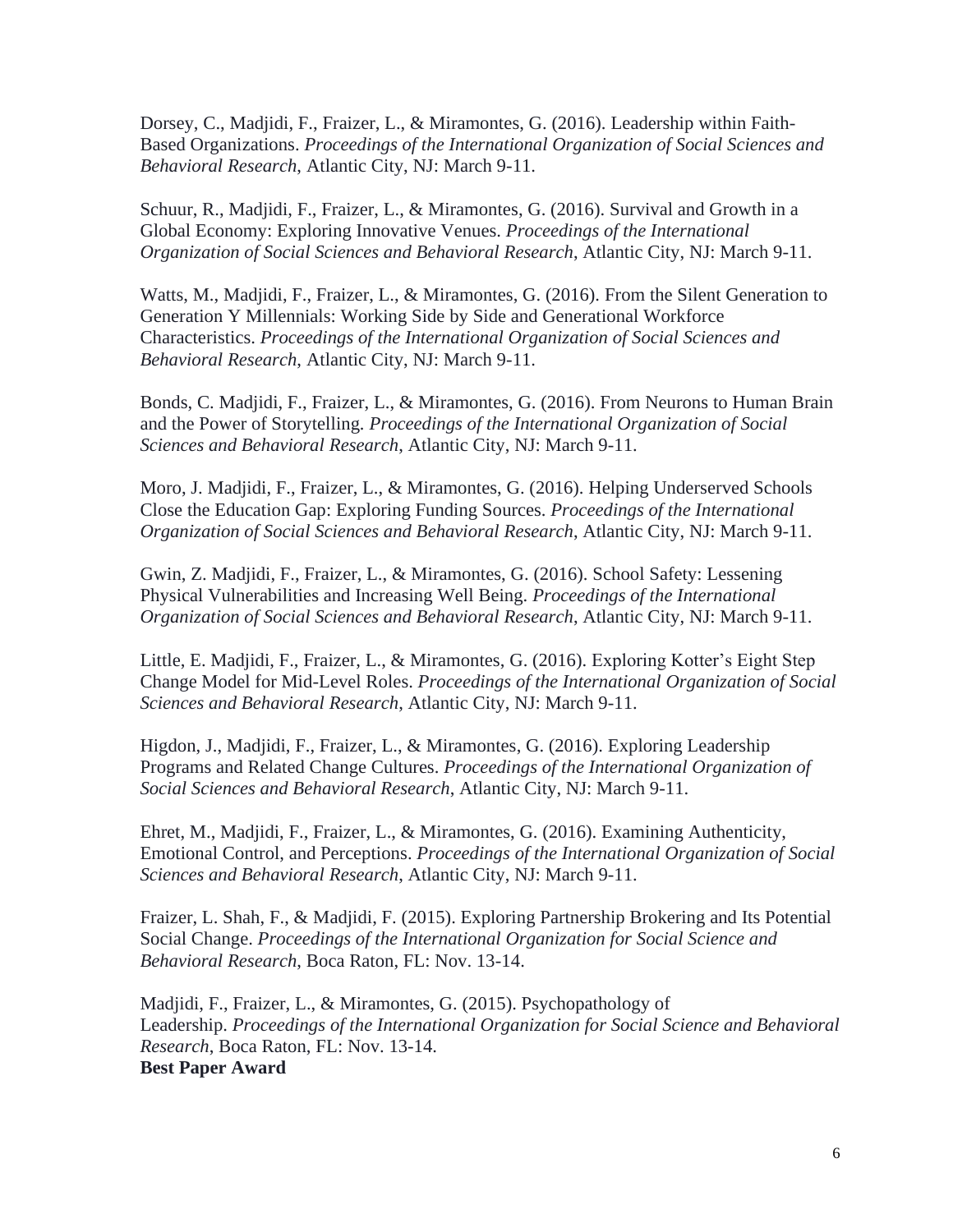Cooper, C., & Madjidi, F. (2015). Leadership Competencies for Outside Sales Managers in the For-Profit Sector. *Proceedings of the Annual Society for Advancement of Management International Business Conference*, Las Vegas, NV.

Glick, S., Hamane, A., & Madjidi, F. (2014). Academic Technology Professionals in Higher Education: Their Roles, Responsibilities, and Performance. *Proceedings of the International Organization for Social Science and Behavioral Research*, San Antonio, TX.

Cooper, C., & Madjidi, F. (2014). Ten Critical Leadership Competencies for Outside Sales Managers in the For-Profit Sector. *Proceedings of the International Organization for Social Science and Behavioral Research*, San Antonio, TX.

Gilzene, A., Madjidi, F., & Green, J.C. (2012). Community College Board – Presidents relationship and its impact on College Effectiveness. *Proceedings of the Annual Society for Advancement of Management International Business Conference*: Las Vegas, NV.

Meredith, B., & Madjidi, F. (2011). Personality as an Indicator of Online Student Success and Retention. *Proceedings of the Sloan Consortium Blended Learning Conference*, Chicago, IL.

Hyatt, L., Madjidi, F. & Schmieder-Ramirez, J. (2010). Utilizing Four Change Models as a Lens to View a Change Master for a Transforming World. *Proceedings of the 34th Annual International Society of Educators and Scholars Conference*, San Antonio, TX.

Hyatt, L., Madjidi, F., & Schmieder-Ramirez, J. (2009). Quantitative Meaning - Qualitative Value: Globalizing Research Results – Priceless. *Proceedings of the 34th Annual International Society of Educators and Scholars*, Irvine, CA: Nov. 2-4.

Hyatt, L., Schmieder-Ramirez, J. & Madjidi, F. (2009). Sustainable Leader; Responsible Action: A Call for Courage During a Crisis of Confidence*. Proceedings of the International Business Conference on Sustainability*, Las Vegas, NV: March 22-29.

Deckers, C., Madjidi, F., et al. (2008). The Probability of Using WIKIs to Learn Data Analysis and Statistics. *Proceedings of the 6 th Annual Hawaii International Conference on Education*, Honolulu, HI: Jan. 5-8.

Fraizer, L., Madjidi, F., et al., (2007). Leadership in Second Life – Can your Avatar Lead? *World Conference on E-Learning in Corporate, Government, Healthcare, and Higher Education* (pp. 841-842). Chesapeake, VA.

Madjidi, F., & Green, J.C. (2007). Performance of Nonprofit Board Members: Is Training the Answer? *Proceedings of the Annual Society for Advancement of Management International Business Conference*, Las Vegas, NV.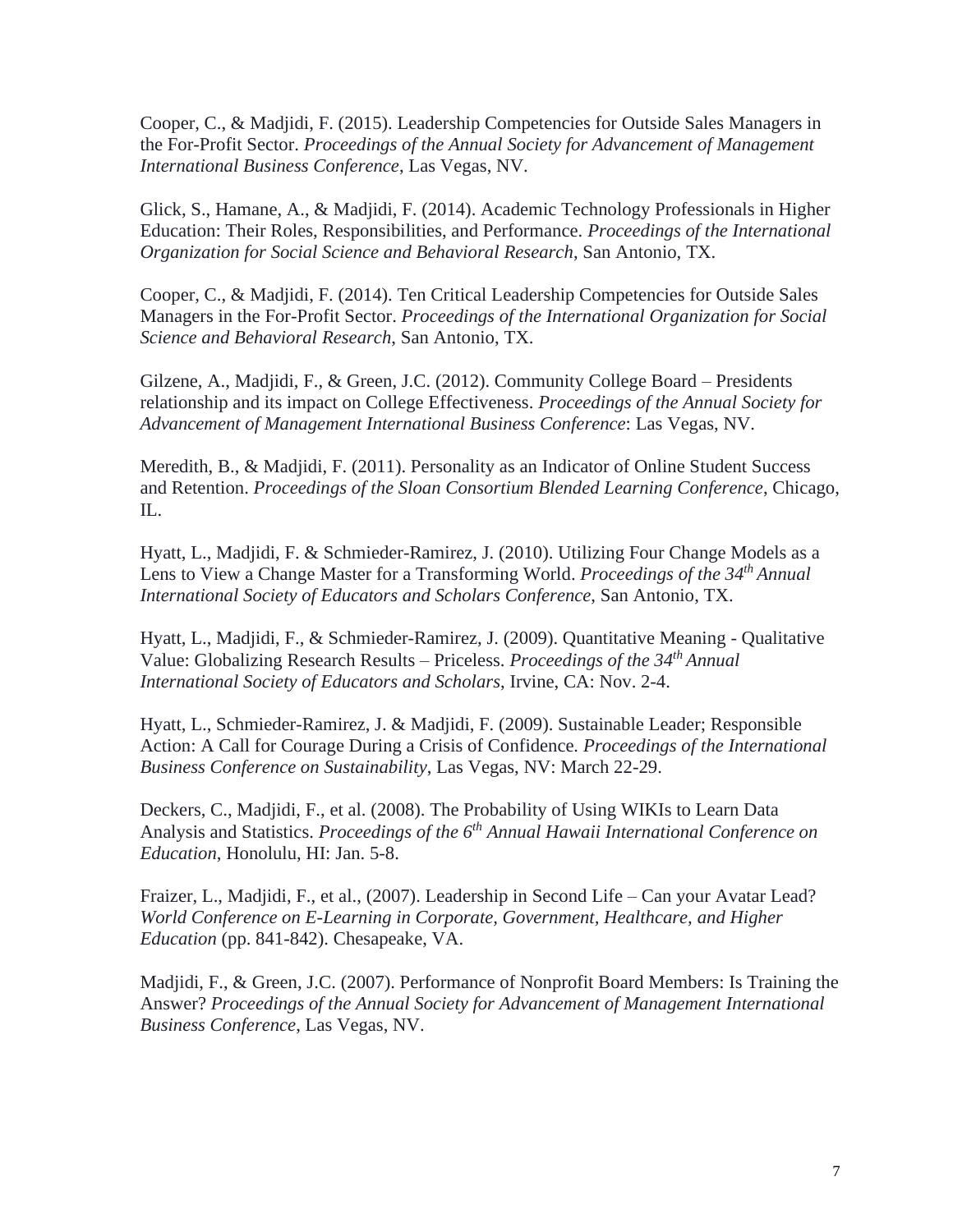Hyatt, L. & Madjidi, F. (2007). It's Not Your Father's Classroom: Transforming Teaching and Learning Via Media Technologies. *Proceedings of the Annual Society for Advancement of Management International Business Conference*, Las Vegas, NV.

Hyatt, L. & Madjidi, F. (2007). Lights…. Camera …. Action…. Active Learning: Integrating Film Technologies into Classroom and Online Learning as Pedagogical Praxis. *Proceedings of the 5 th Annual Hawaii International Conference on Education*, Honolulu, HI: Jan. 6-9.

Hosseini, M., Madjidi, F., & Moshfeghi, N. (2007). Needs Assessment for Critical Leadership Skills for Future Nurse Leaders. *Proceedings of the 5 th Annual Hawaii International Conference on* Education, Honolulu, HI: Jan. 6-9.

Fugitt, G., Madjidi, F., et al. (2007). Exploring Christian Leadership in Learning Environments. *Proceedings of the 5 th Annual Hawaii International Conference on Education,* Honolulu, HI: Jan 6-9.

Amin, F., & Madjidi, F. (2007). Preparing Immigrants for Economic and Social Success in the U.S. – The Case of Iranian Immigrants. *Proceedings of the 5 th Annual Hawaii International Conference on Education*, Honolulu, HI: Jan. 6-9.

Madjidi, F. (2006). What Nonprofit Boards Do: A Study of Ten Member Goodwills. *Proceedings of the 29th Annual International Society of Educators and Scholars Conference*, Long Beach, CA: March 23-25.

Madjidi, F., & Hyatt, L., (2006). When Less is Really More: Quantitative Ambiguity in Scholarly Research. *Proceedings of the 4 th Annual Hawaii International Conference on Education*, Honolulu, HI, Jan 6-9.

Madjidi, F., Green, J., & Sparks, P. (2005). Doing What Matters – Relating current and Desired Level of Activities to Organizational Performance. *Proceedings of the Annual Society for Advancement of Management International Business Conference*, Las Vegas, NV.

Madjidi, F., Hosseini, M. & Green, J.C. (2005). Training Needs Assessment for the Senior Management of a Nonprofit Organization. *Proceedings of the 3 rd Annual Hawaii International Conference on Education,* Honolulu, HI: Jan. 4-7.

Madjidi, F., & Hiatt-Michael, D. (2004). Student's Perception of Blended Web-Based and Face-to-Face Advanced Degree Programs. *Proceedings of the 2<sup>nd</sup> Annual Hawaii International Conference on Education*, Honolulu, HI: Jan. 3-6.

Madjidi, F. (2003). Challenges with Using Multiple Raters in Qualitative Research. *Proceedings of the 26th Annual International Society of Educators and Scholars Conference,* Lexington, KY: April 4-7.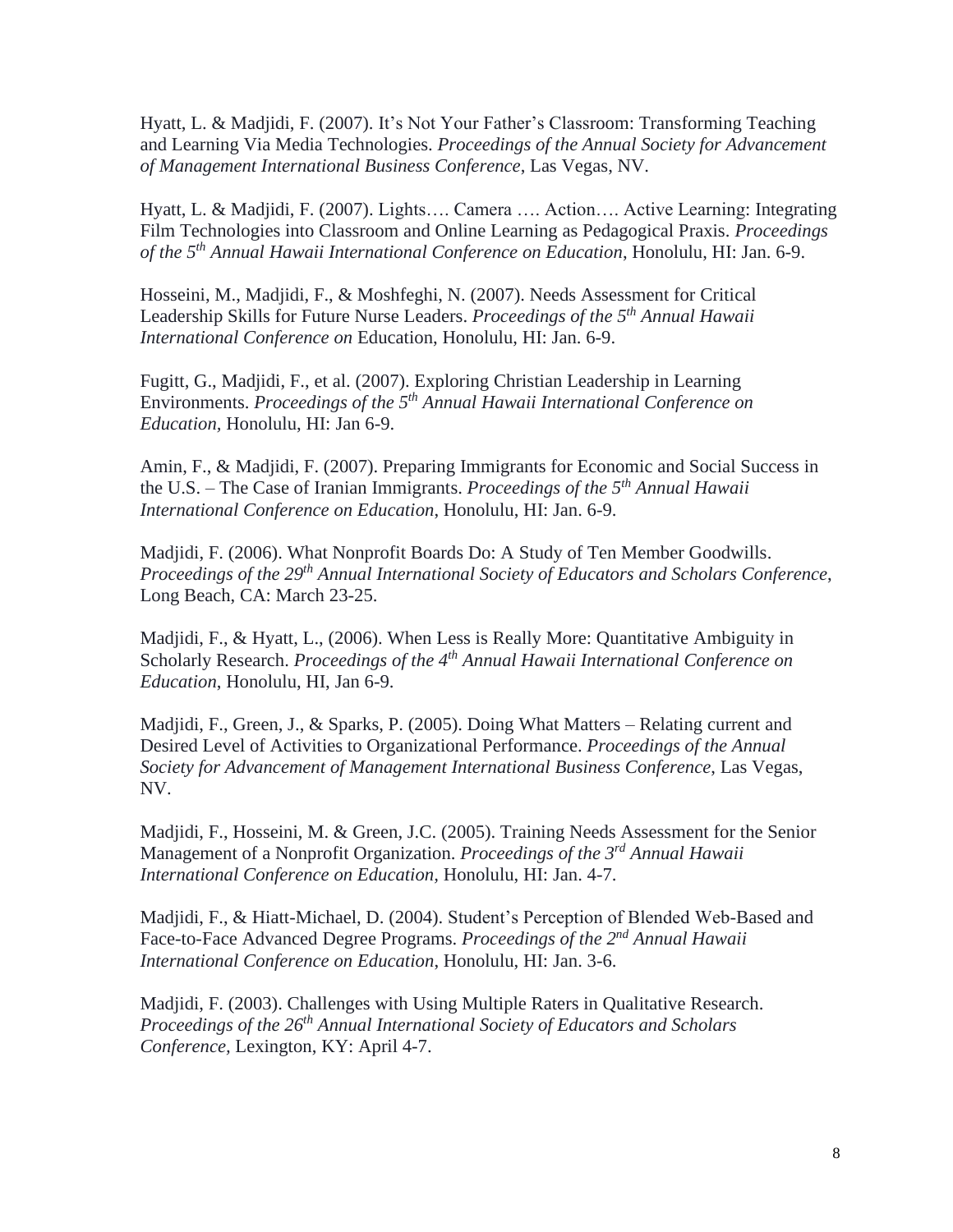Green, J.C. & Madjidi, F. (2002). The Relationship of Board Members and Chief Professional Officers to Organizational Performance: A Study of a National Nonprofit Organization and its Affiliates. *Proceedings of the Annual Society for Advancement of Management International Business Conference,* McLean, VA: April 5-8.

Madjidi, F. & Green, J.C. (2000). The Relationship of Nonprofit Boards of Directors and Their Chief Professional Officers to the Performance of Their Organizations: A Meta-Analysis. *Proceedings of the 28th Annual Conference of ARNOVA (Association for Research on Nonprofit Organizations and Voluntary Action*, New Orleans, LA: Nov. 16-18, 2000.

Green, J.C. & Madjidi, F. (2000). Boards of Directors and the Nonprofit Organizations they Govern: An Analysis of Roles, Responsibilities and Organization Performance. *Proceedings of the 64th Annual Academy of Management Meeting*, Toronto, Canada: August 15, 2000.

Green, J.C. & Madjidi, F. (2000). What Works and What Does Not Work: The Relationship of Activities of Boards of Directors to the Effectiveness of Their Nonprofit Organizations. *Proceedings of the Annual Society for Advancement of Management International Business Conference*, St. Augustine, FL: March 31.

Green, J.C. & Madjidi, F. (2000). Actions and Ideals: Role of Consensus in Local Board Governance on Performance of a National Nonprofit Organization. *Proceedings of the Annual Society for Advancement of Management International Business Conference*, St. Augustine, FL: March 31, 2000.

Madjidi, F., Green, J.C. & Hughes, H.W. The Relationship Between Board Responsibilities and Organization Performance: A Study of the Independent Local Boards of Directors of CONTACT USA. *Proceedings of the 23rd Annual Society of Educators and Scholars Conference.* Inter American University of Puerto Rico, Puerto Rico: March 9.

Broackway, P. & Madjidi, F. (2000). Mediation's Effect Upon the Evolution of Human Behavior into the New Millennium. *Proceedings of the 23rd Annual Society of Educators and Scholars Conference*. Inter American University of Puerto Rico, Puerto Rico: March 9.

Green, J.C. & Madjidi, F. (1999). Board Governance: What Boards Do. *Proceedings of the 28th Annual Conference of ARNOVA (Association for Research on Nonprofit Organizations and Voluntary Action),* Arlington, VA: Nov. 4-6.

Madjidi, F., McCall, C., & Cary, K. (1998). Teaching Data Analysis Online – An Integrated Approach. *Proceedings of the* 4<sup>th</sup> Annual National Symposium on Excellence in Education, Long Beach, CA.

Hall, O. P., & Madjidi, F. (1998). Application of Expert Systems to Business Education for Working Adults. *Proceedings of the 27th Annual Meeting of the Western Decision Sciences Institute*, Reno, NV. April 7-11.

**Best Paper in innovative education award**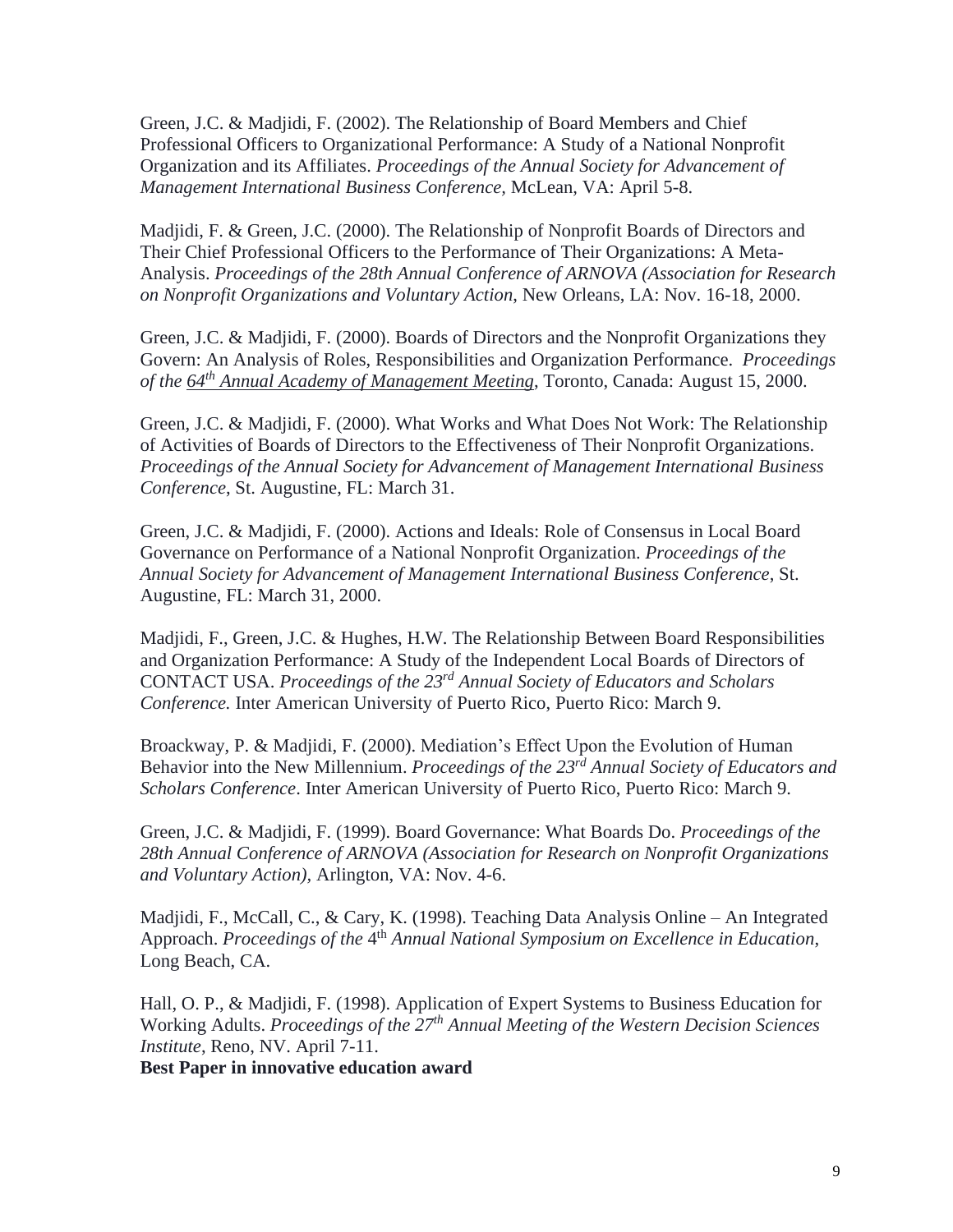Hughes, H. W., Johnson, R. N., & Madjidi, F. (1998). Artistry, Craft or Science? A Study of Critical Skills for Novice Private School Administrators. *Proceedings of the 21st Annual Conference of Educators and Scholars*, Los Angeles, CA.

Kuprenas, J. A., & Madjidi, F. (1996). A Knowledge-Based Construction Contractor Proposal Evaluation System. *Proceedings of the ASCE Annual Conference*. New York, NY.

Nilipour, A., & Madjidi, F. (1995). Do We Know our Clientele – Adult Learner and Adult Learning. *Proceedings of the National Symposium on Excellence in Education,* Los Angeles, CA.

McCall, C., Belli, G., & Madjidi, F. (1990). Complexities of Teaching Graduate Students in Educational Administration Introductory Statistical Concepts. *73rd Annual Meeting of the American Educational Research Association*, Boston, MA.

## *PROFESSIONAL SERVICE*

- Member, Society for Advancement of Management
- Member, Association for Research on Nonprofit and Voluntary Action
- Member, International Organization for Social Sciences and Behavioral Research
- Member of Board of Directors International Society of Educators and Scholars, 2002 to 2012
- Member of the editorial board, *Journal of Excellence in Higher Education*, 1999 to 2002

| 1998 to Present     | Bronze Member – Pepperdine University Associates                 |
|---------------------|------------------------------------------------------------------|
| 2013 to 2016        | Co-Design Leader – Ph.D. Program in Global Leadership and Change |
| 2009                | Design Team Leader – Social Entrepreneurships Masters Program    |
| $2006 - 2015$       | Member of the Howard A. White Award selection committee          |
|                     | Member of several faculty and other hiring selection committees  |
| $2004 - 2014$       | Member of University Emergency Response Team                     |
| $2005 - 2006$       | Alternate, GSEP Representative to the Institutional Review Board |
| 2008-2010 &         |                                                                  |
| 2013 to 2014        | Member of University Appeals Committee                           |
| $2004 - 2006$       | Member of University Emergency Response Team                     |
| $2003 - 2004$       | Member of Faculty Load Committee                                 |
| $2002 - 2004$       |                                                                  |
| 2008-2010 &         |                                                                  |
| 2013 to Present     | Member of GSEP Appeals Committee                                 |
| $2000 - 2004$       | Member of University Planning Committee                          |
|                     | Member of GSEP Research Committee                                |
| $2000 - 2001$       | Member of University WASC Evaluation Task Force                  |
|                     | Member of GSEP CTC Accreditation-Evaluation Committee            |
| $1999 - 2001, 2005$ |                                                                  |
| & 2010-2012         | Member of Rank-Tenure-Promotion Committee                        |
| $1999 - 2009$       | Director, Ed.D. Organizational Leadership Program                |

### *UNIVERSITY SERVICE*